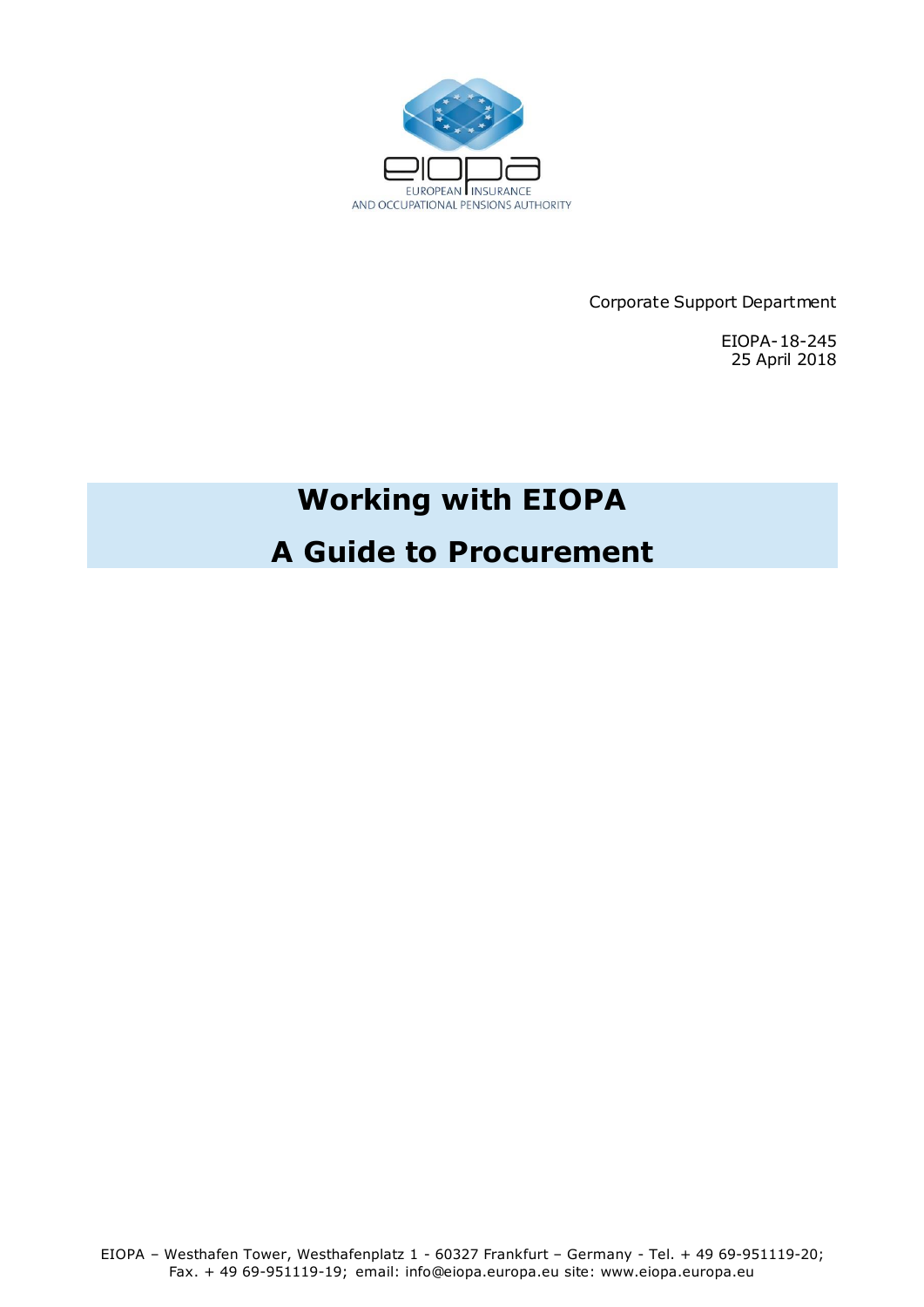# **Table of Contents**

| $\mathbf{1}$ . |                                                           |  |
|----------------|-----------------------------------------------------------|--|
|                |                                                           |  |
|                |                                                           |  |
| 3.             |                                                           |  |
| 3.1.           |                                                           |  |
|                |                                                           |  |
| 4.             | What are the different types of procurement procedures? 5 |  |
| 4.1.           |                                                           |  |
| 4.2.           |                                                           |  |
| 4.3.           |                                                           |  |
| 4.4.           |                                                           |  |
| 4.5.           |                                                           |  |
| 5.             | What should I consider before I submit a tender?          |  |
| 5.1.           |                                                           |  |
| 5.2.           |                                                           |  |
| 5.3.           |                                                           |  |
| 6.             | How do I submit a tender and what are the consequences?7  |  |
| 6.1.           |                                                           |  |
| 6.2.           |                                                           |  |
| 6.3.           |                                                           |  |
| 6.4.           |                                                           |  |
| 6.5.           |                                                           |  |
| 7.             |                                                           |  |
| 7.1.           |                                                           |  |
| 7.2.           |                                                           |  |
| 7.3.           |                                                           |  |
| 8.             |                                                           |  |
| 9.             |                                                           |  |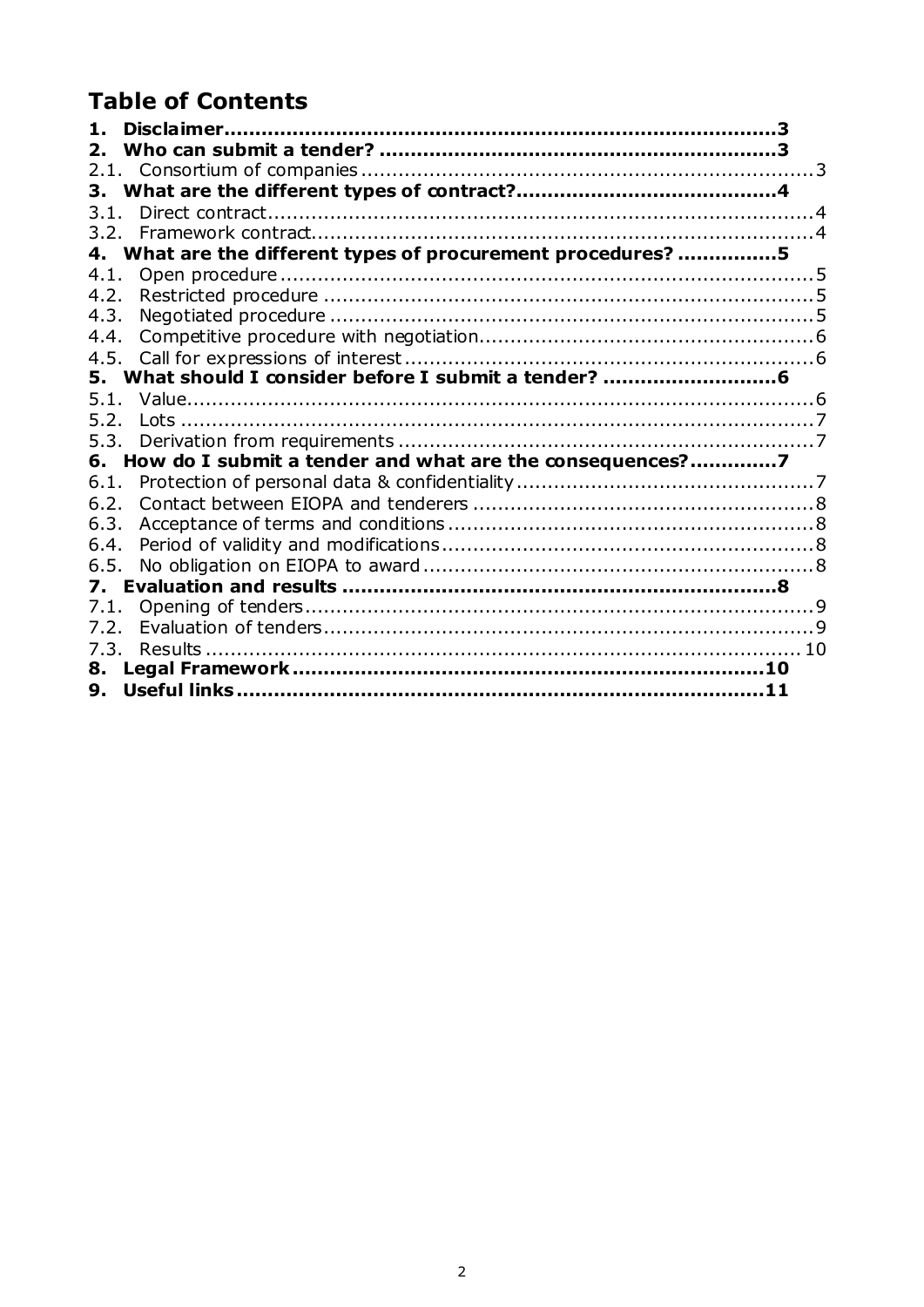# <span id="page-2-0"></span>**1. Disclaimer**

This document is designed to guide prospective tenderers through the procurement process – from necessary qualifications and minimum requirements to the award of the contract. The guide aims to provide general information and answer the most common questions. Its goal is not to address specific circumstances or any particular entity or individual.

Information in this guide is subject to change. The laws and regulations this guide is based on can be found at the end of this document. Please consult these and the procurement documents in case you have a specific question this guide can't answer or you wish to make sure that a particular section of this document is up to date.

Information on currently **active procurement procedures** can be found on **EIOPA's** website:<https://eiopa.europa.eu/about-eiopa/procurement>

You can find further information not included in this guide in the procurement documents of each tendering procedure. This guide strives to complement the information you can find on our website and in the specific procurement documents .. The information in the procurement documents always takes precedence over the information found in this guide.

# <span id="page-2-1"></span>**2. Who can submit a tender?**

All natural and legal persons falling under the scope of the EU treaties are eligible to submit a tender. If the tender is submitted as a consortium of companies, each of the companies involved in the tender must be registered in the EU. Companies established in third countries (non-EU countries) are not eligible to participate in the procurement process unless otherwise stated in the procurement documents.

The rules regarding economic operators from third countries can be found in Articles 119 and 120 of the Financial Regulation.

Intergovernmental organisations, such as the World Bank or United Nations, are generally ineligible as they don't fall under the scope of the EU treaties.

#### **For prospective tenderers from the UK:**

Please be aware that after the UK's withdrawal from the EU, the rules of access to EU procurement procedures of prospective tenderers established in third countries may apply to prospective tenderers from the UK, depending on the outcome of the negotiations. In case such access is not provided by legal provisions in force, prospective tenderers from the UK could be rejected from the procurement procedure.

## <span id="page-2-2"></span>**2.1. Consortium of companies**

A joint tender is a tender submitted by two or more economic operators. Unless stated otherwise in the tender specifications, joint tenders are welcome.

Especially for tenders that cover a range of services or goods, separate economic operators may choose to band together and submit a tender that includes their combined services or supplies. There is no specific legal form that is required to submit a joint tender; the operators can be in a permanent legal grouping or band together only to satisfy the technical and/or financial requirements described in the tender specifications.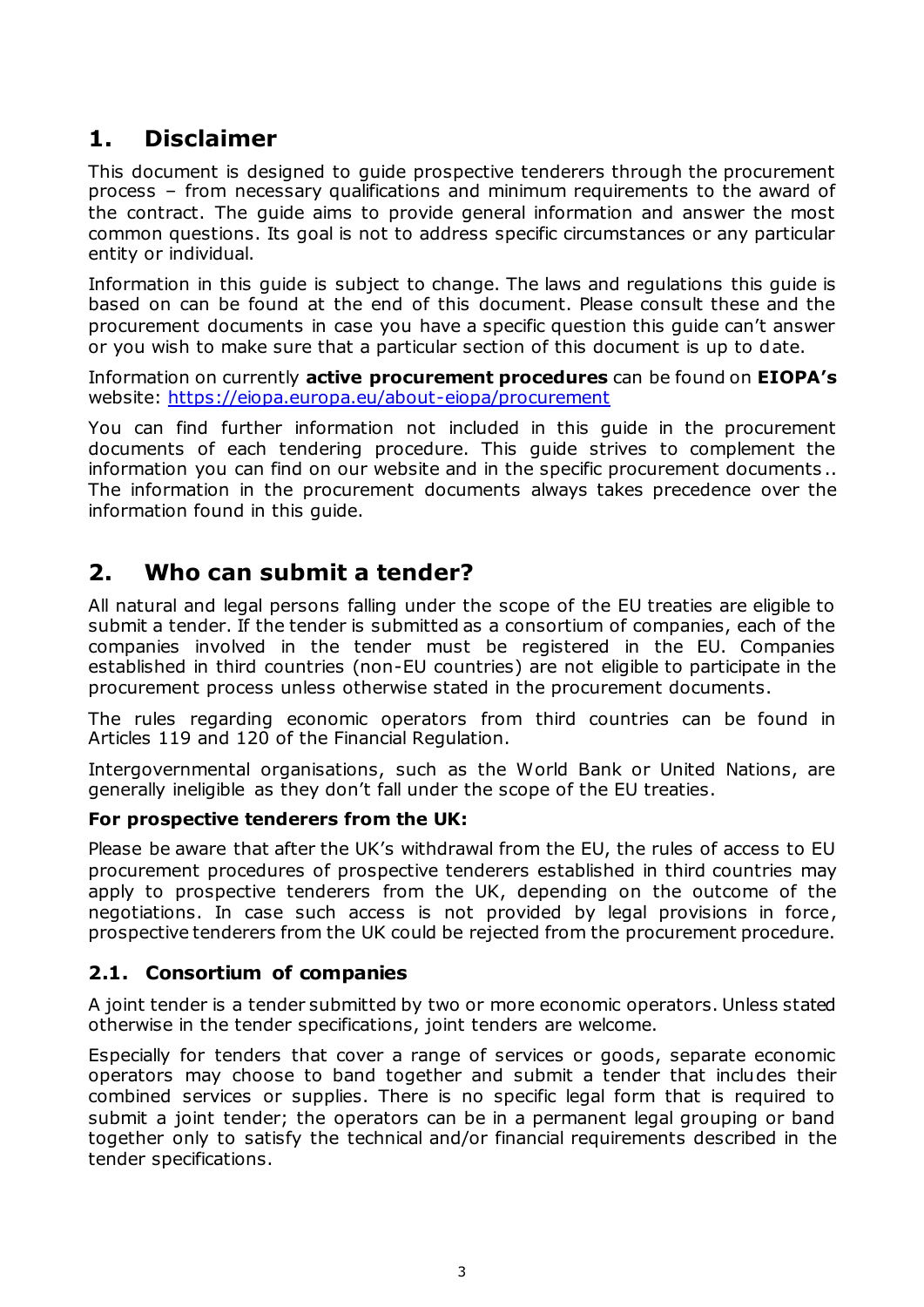If you choose to submit a tender together with one or more other economic operators, each of the operators must be eligible. The tender must clearly indicate who will be in charge of which parts of the tender. Furthermore, the consortium must pick a contract leader who will act as the point of contact for **EIOPA**. This person will need to be authorised by each of the legal entities involved in the tender, and must possess a power of attorney to prove his or her authorisation.

The chosen consortium leader will also be the person signing the contract. There is only one contract; the consortium is jointly and severally liable for the services or goods provided as a whole. It is not possible to sign more than one contract, or to limit liability for each operator in the consortium. Requests of that nature in a tender will be disregarded. **EIOPA** further reserves the right to reject a tender with such statements based on non-compliance with the tender specifications.

There may be no change in the consortium after the signature. **EIOPA** reserves the right to terminate the contract if such violations are found.

**Exclusion criteria**: Each entity will be evaluated separately to ensure they meet the exclusion criteria. If one of the entities in the consortium does not meet the exclusion criteria, the consortium as a whole is not eligible to submit a tender.

**Selection criteria**: The consortium will be evaluated in its entirety to ensure the selection criteria are met.

**Award criteria:** The tender will be evaluated in its entirety to ensure the award criteria are met.

# <span id="page-3-0"></span>**3. What are the different types of contract?**

There are a number of different contracts offered through the procurement procedure, based on the value, repetitiveness and type of services or goods required. The following contracts are those most commonly used.

## <span id="page-3-1"></span>**3.1. Direct contract**

A direct contract can be used for services as well as goods. It is typically used if the precise volume and timing of the delivery can be defined at the outset. A direct contract is typically used for supplies or services that are only needed once.

Once the direct contract has been signed, it can be implemented immediately without the need for further formalities or procedures.

Example: Development of graphic design and consumer testing in a number of Member States of the European Union was purchased through a direct contract.

## <span id="page-3-2"></span>**3.2. Framework contract**

A framework contract can be used for services as well as goods. It is typically used if the exact volume and timing of the delivery cannot be defined at the outset. It can be used for repetitive services and supplies, such as office supplies or cleaning services.

The exact volumes and timing of the deliveries will be laid down in *specific contracts* or *order forms* after the framework contract has been signed. The *specific contracts* and *order forms* are based on the conditions laid out in the framework contract; those conditions are not subject to change and each subsequent delivery must adhere to them.

Example: A framework contract is entered with a company that provides different types of trainings, in order to provide trainings when necessary.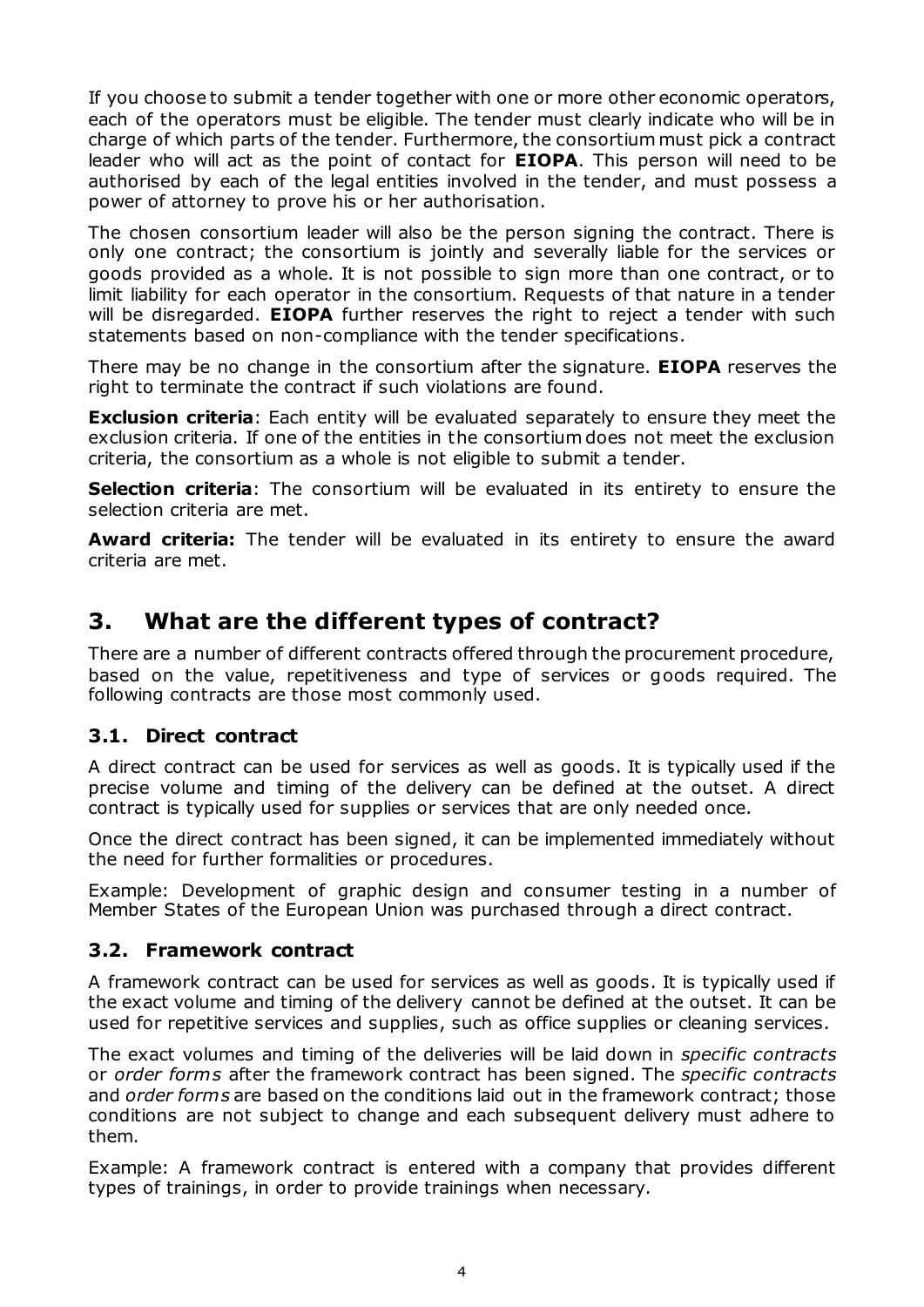There are several different types of framework contracts. In order to find out which one applies to a specific procurement procedure, please read through the procurement documents.

# <span id="page-4-0"></span>**4. What are the different types of procurement procedures?**

As well as different types of contracts, there are also different procedures of procurement depending on several factors as outlined below.

## <span id="page-4-1"></span>**4.1. Open procedure**

The open procedure may be used for any contract.

The procedure is started by publishing the contract notice in the Official Journal<sup>1</sup>. Active procurement procedures are easily accessible via EIOPA's website or TED (Tenders Electronic Daily)<sup>2</sup>. Procurement documents for all active procedures are available on TED also.

There is only one step in the open procedure; any economic operator eligible to submit a tender can participate.

The tenderers are furthermore invited to attend the opening session, which is public in this procedure.

## <span id="page-4-2"></span>**4.2. Restricted procedure**

The restricted procedure may be used for any contract.

Just like the open procedure, it starts with the publication of the contract notice in the Official Journal. Together with the contract notice, **EIOPA** makes the procurement documents available in electronic format.

However, the restricted procedure has two steps rather than one.

During the first step, only the exclusion and selection criteria are evaluated. Any eligible entity may participate in the first step.

When **EIOPA** has evaluated all participants, invitations are sent out to those participants that meet the criteria. Only the participants that receive an invitation may submit a tender that will be evaluated in the second part of the procedure – the evaluation of the award criteria.

A restricted procedure is commonly used if a large number of tenders is expected; to avoid that tenderers who don't meet the selection criteria make an unnecessary effort in preparing a tender; to know the maximum number of tenders in advance (to plan the evaluation accordingly); for security or confidentiality; or if a site visit is necessary before the tenders can be submitted.

## <span id="page-4-3"></span>**4.3. Negotiated procedure**

-

The negotiated procedure may be used for contracts with an estimated value equal to or below EUR <u>144,000<sup>3</sup></u>.

<sup>1</sup> [http://eur-lex .europa .eu/o j/direct-access.h](http://eur-lex.europa.eu/oj/direct-access.html)tml

<sup>2</sup> [http://www.ted.europa .eu/TED/misc/chooseLanguage](http://www.ted.europa.eu/TED/misc/chooseLanguage.do) .do

 $3$  The thresholds mentioned in the document may be revised every two years; they are applicable from 1<sup>st</sup> of January of even years.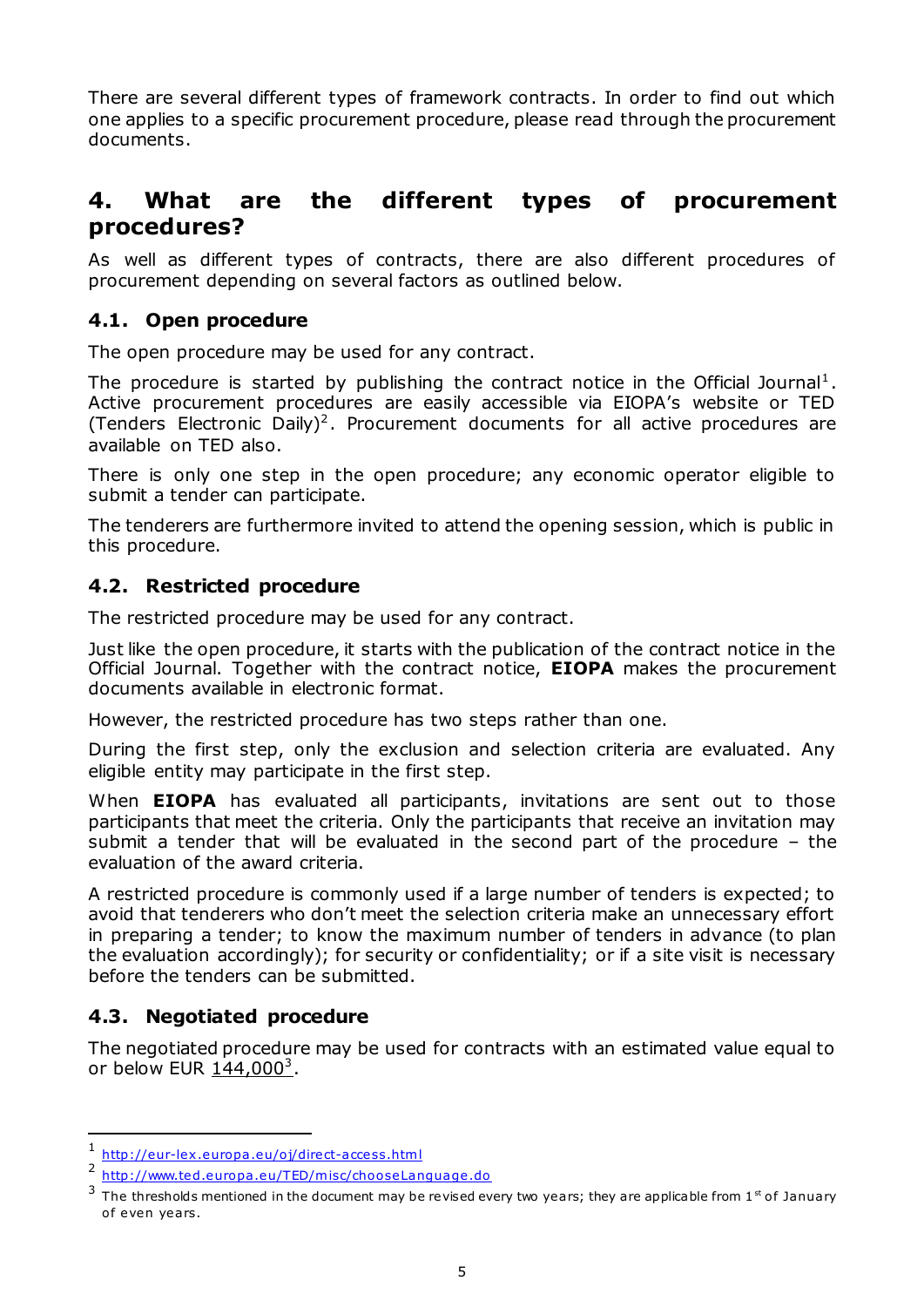In this procedure, **EIOPA** makes a list of potential contractors based on **EIOPA's** needs and the contractors' field of activity. Ex-ante publicity must be published on the website, allowing prospective tenderers to express interest. The potential contractors are then invited to submit a tender.

Only the tenders submitted by the invited candidates are evaluated. The conditions of the tenders might be negotiated in order to improve their quality. These negotiations must be on equal terms for all tenderers.

# <span id="page-5-0"></span>**4.4. Competitive procedure with negotiation**

The competitive procedure with negotiation is very similar to the restricted procedure.

The contract notice is published in the Official Journal, during the first step, only the exclusion and selection criteria are evaluated. **EIOPA** sends invitations to those participants that meet the criteria and only those participants may submit a tender.

The difference between the restricted procedure and the competitive procedure with negotiation is the negotiation taking place after the tenders have been submitted. Specifically the financial and technical offers are open to negotiations in this procedure.

This procedure may only be used under specific circumstances and will be announced in the contract notice.

## <span id="page-5-1"></span>**4.5. Call for expressions of interest**

**EIOPA** may publish a call for expression of interest on the **EIOPA** website and in the Official Journal to establish either a list of pre-selected candidates or a list of vendors. Interested economic operators may reply to this call and to express their interest.

List of pre-selected candidates: only those candidates that meet the announced exclusion and selection criteria are included in the list. Once a need arises, all candidates are invited to submit a tender.

List of vendors: Any economic operator that expressed interest is included in the list. Once a need arises, all vendors are invited to submit a tender.

The call for expressions of interest is valid for up to four years from the date on which the call is published in the Official Journal. Anyone who is interested may apply/register to the list at any time during this period, except the last three months.

# <span id="page-5-2"></span>**5. What should I consider before I submit a tender?**

It is important to read the contract notice and the procurement documents (invitation, tender specifications and draft contract) thoroughly before preparing a tender to save time and effort for both the prospective tenderer and the contracting authority.

Apart from the minimum requirements and criteria already mentioned, there are several other points to consider before submitting a tender.

#### <span id="page-5-3"></span>**5.1. Value**

The value of the contract listed in the procurement documents is an estimate. Due to the nature of procurement, an exact price can typically not be named. That means that the estimated price listed isn't the actual value of the contract, it is an estimate.

Tenders that offer the desired services or supplies for more than the maximum value estimated will typically be rejected due to non-compliance with the financial specifications.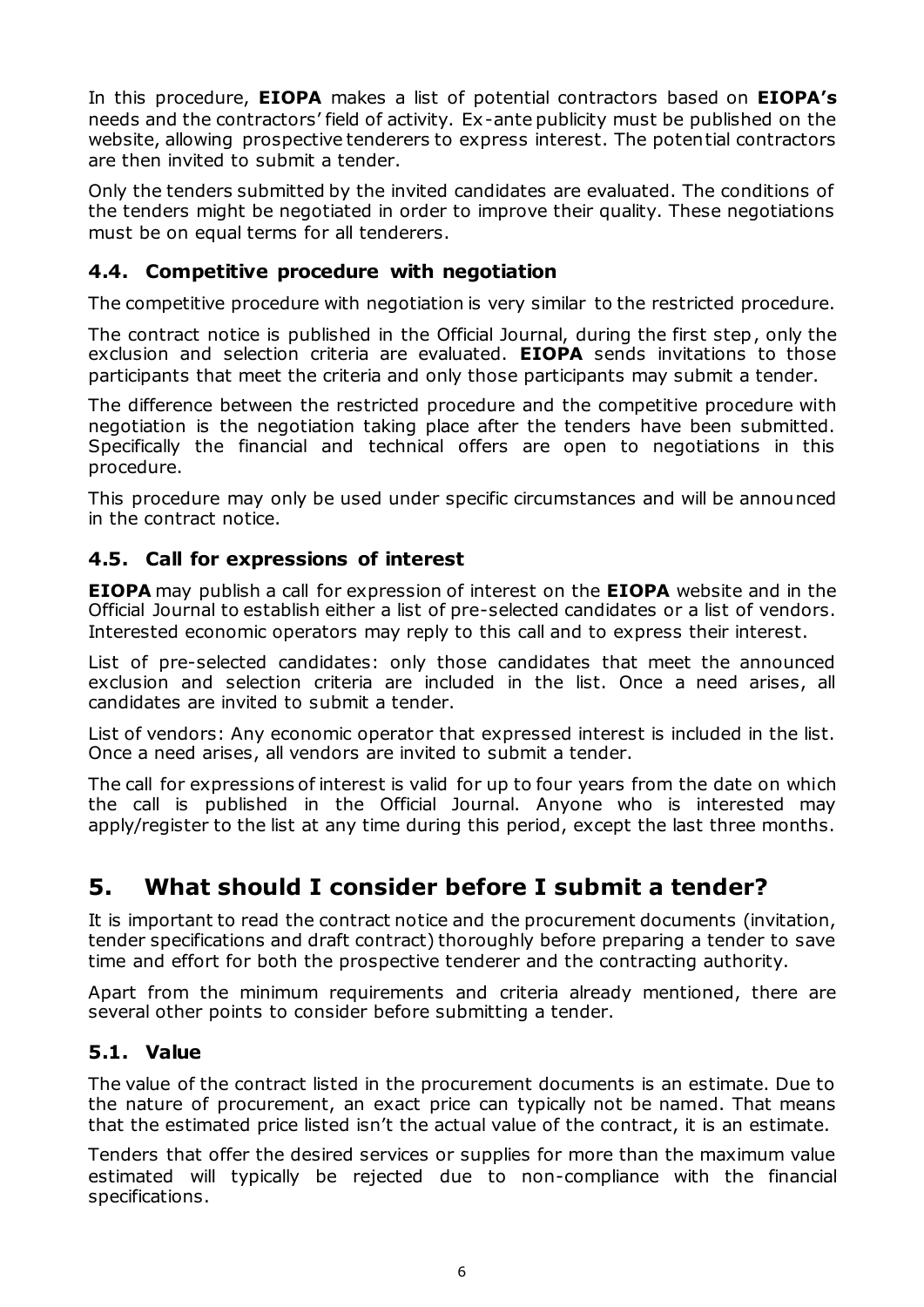Tenders that offer the desired services or supplies for less than the maximum value estimated may be considered (if all the other requirements are met) and may be awarded the contract. If that is the case, the price specified on the tender will be paid, not the estimated value of the contract.

# <span id="page-6-0"></span>**5.2. Lots**

A procurement procedure may be divided into lots; it will be announced explicitly in the contract notice if that is the case.

Typically, procurement procedures are divided into lots to make the procedure accessible for a wider range of economic operators. It allows entities that excel in one of the lots but cannot offer services or supplies for a different lot to join the procedure whereas they would have failed the minimum requirements had the procedure not been divided.

Tenderers can submit tenders for one or more lots. They cannot divide the lots further and only submit a partial tender for a lot. Furthermore, a tender for one of the lots must not depend on being awarded a different lot. Those actions do not comply with the tender specifications part of the procurement documents and are grounds for rejection.

# <span id="page-6-1"></span>**5.3. Derivation from requirements**

There may be no derivations from financial or technical standards unless explicitly stated otherwise. If a tender departs from the requirements, **EIOPA** may either disregard or reject the derivation without further evaluation based on non-compliance with the tender specifications.

Furthermore, a tender that does not meet the minimum requirements will not be evaluated further.

# <span id="page-6-2"></span>**6. How do I submit a tender and what are the consequences?**

The specifications for submitting a tender can be found in the procurement documents, specifically the invitation to tender and the tender specifications. Please read these documents thoroughly before submitting your tender and make sure that it does not stray from the specifications listed there.

# <span id="page-6-3"></span>**6.1. Protection of personal data & confidentiality**

Personal data will be processed pursuant to Regulation (EC) No 45/2001 on the protection of individuals with regard to the processing of personal data by the Community institutions and bodies and on the free movement of such data. Unless indicated otherwise, your replies to the questions and any personal data requested are required to evaluate your tender in accordance with the specifications of the invitation to tender and will be processed solely for that purpose by EIOPA's Executive Director acting as data controller.

Details concerning the processing of your personal data are available on the website of  $EIOPA<sup>4</sup>$ .

-

<sup>4</sup> https://eiopa .europa .eu/about-eiopa/procurem ent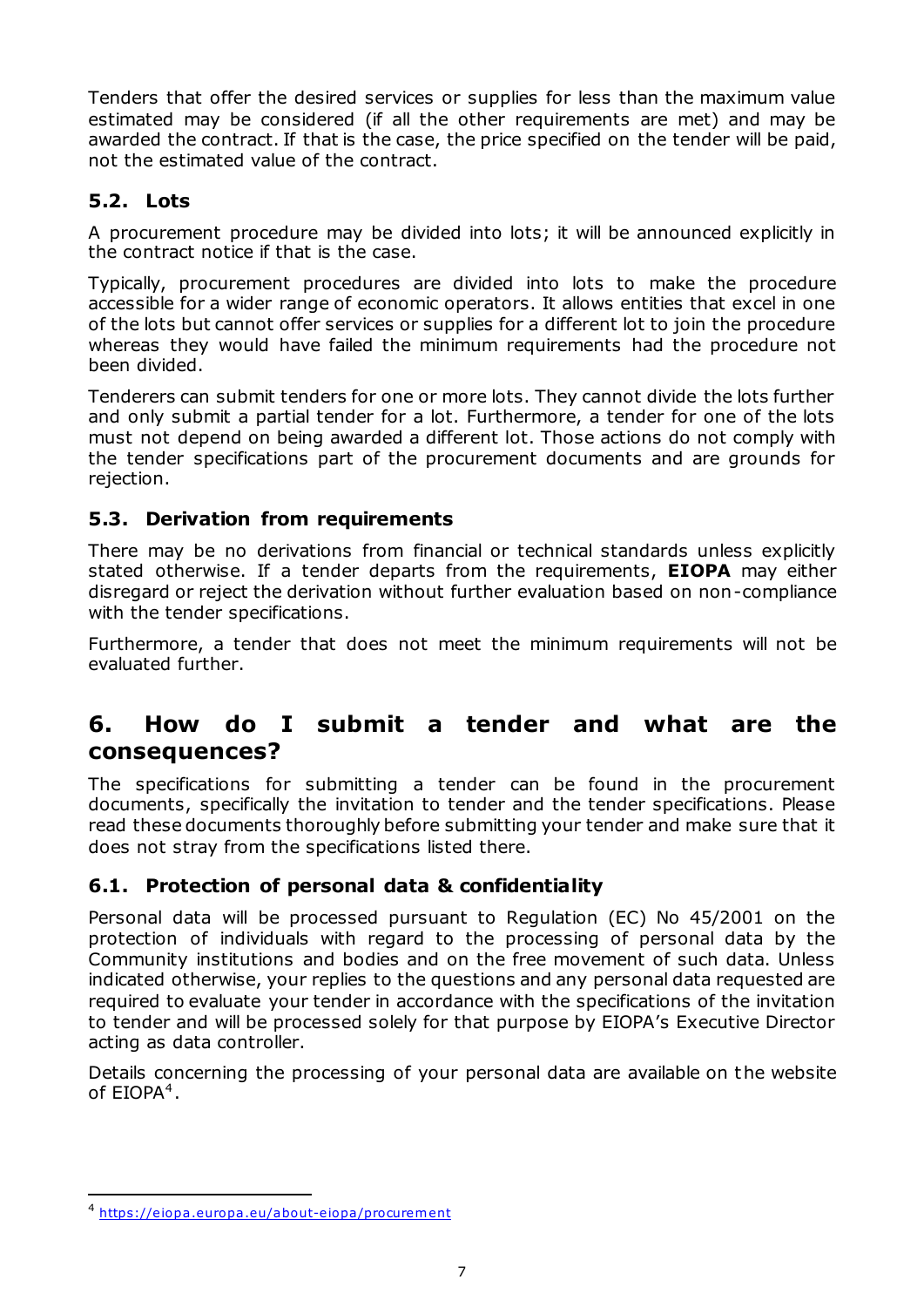Your personal data may be registered in the Early Detection and Exclusion System (EDES) if you are in one of the situations mentioned in Article 106 of the Financial Regulation<sup>5</sup>

For more information, please see[: here](https://eiopa.europa.eu/Publications/Administrative/Privacy%20Statement_Procurement.pdf)

# <span id="page-7-0"></span>**6.2. Contact between EIOPA and tenderers**

Should additional information be needed before the closing date for tender submission, the prospective tenderers may contact **EIOPA** as specified in the procurement documents (invitation to tender). The request for additional information must be received by EIOPA at least six working days prior to the closing date. **EIOPA** is not bound to reply to requests made less than six working days prior to the closing date.

Any information given to one tenderer will be given to all other tenderers in an identical manner. The additional information should be regarded as part of the procurement documents.

After the closing date for tender submission, **EIOPA** may contact the tenderer to request correction of obvious clerical errors in the tender. The tender may be rejected if the correction contradicts the original tender or modifies its overall terms.

## <span id="page-7-1"></span>**6.3. Acceptance of terms and conditions**

By submitting a tender for a procurement procedure, the tenderer accepts all the terms and conditions stated in the procurement documents and waives their own terms of business. Any disclaimer to the contrary will be disregarded by **EIOPA**, and **EIOPA** may reject the tender without further information based on non-compliance with the tender specifications part of the procurement documents.

## <span id="page-7-2"></span>**6.4. Period of validity and modifications**

Typically, tenderers will be bound to their tender for **six months** counting from the closing date for tender submissions, unless stated otherwise in the tender specifications. The tender cannot be modified after submission unless the changes regard administrative issues such as a changed bank account. The deadlines and other contract specifications are binding. If they are not respected, the tenderer may have to pay liquidated damages to **EIOPA**.

## <span id="page-7-3"></span>**6.5. No obligation on EIOPA to award**

A procurement procedure serves the purpose of awarding a contract to a tenderer after evaluation. However, EIOPA may not award a contract at all for a number of reasons, or cancel the procedure before the contract could be awarded. Any publication does not mean EIOPA is obligated to award the contract, nor is EIOPA liable for compensation in any such circumstances.

# <span id="page-7-4"></span>**7. Evaluation and results**

-

Depending on the value of the contract and the procurement procedure, submitted tenders will be evaluated by a committee or by the procurement team.

 $5$  For more information, see the privacy statement on:

http://ec.europa.eu/budget/contracts\_grants/info\_contracts/legal\_entities/legal -entities\_en.cfm), or http://ec.europa.eu/budget/explained/management/protecting/protect\_en.cfm )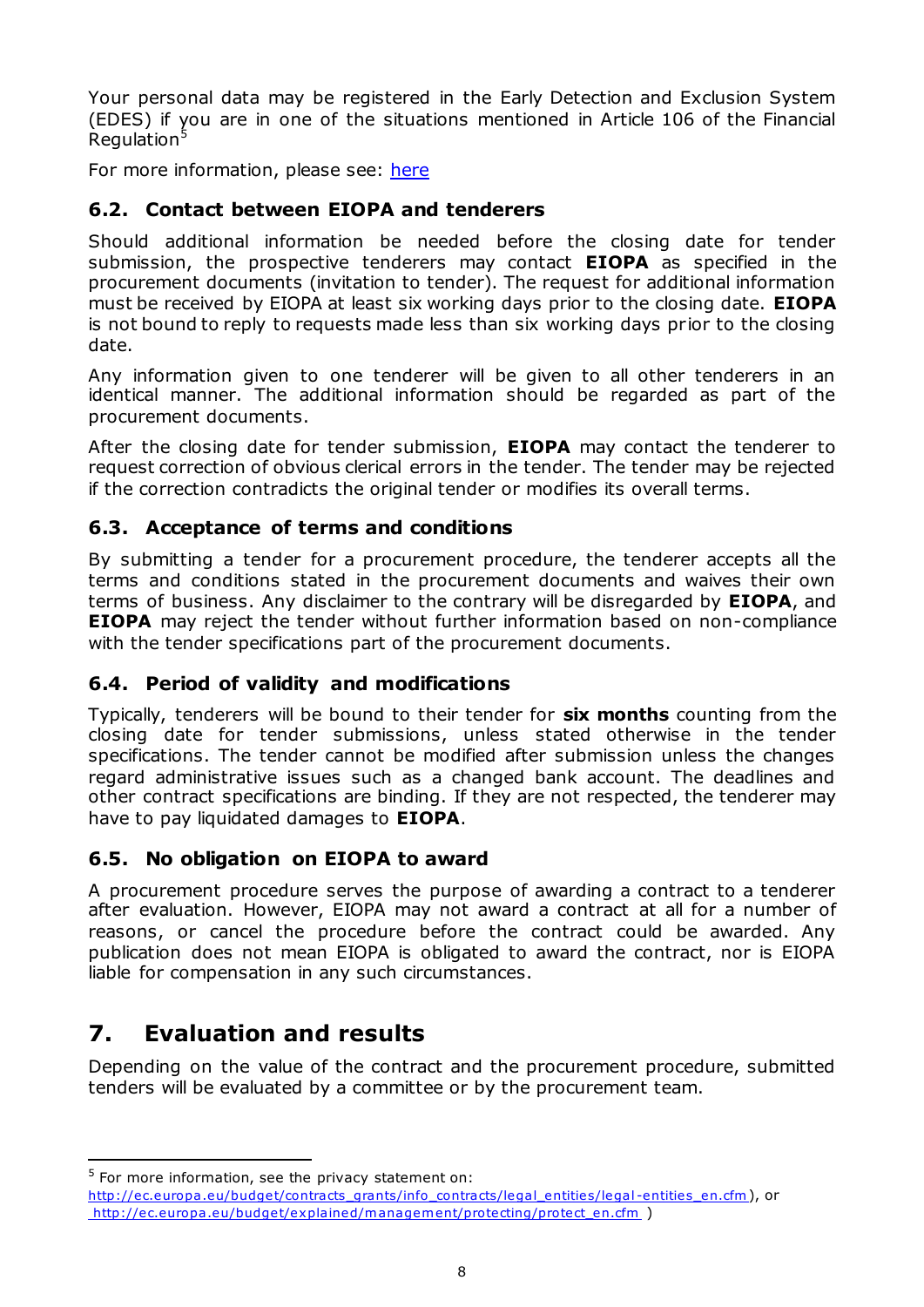# <span id="page-8-0"></span>**7.1. Opening of tenders**

For contracts with a value of more than EUR 144,000, **EIOPA** appoints an *opening committee* to open the tenders. If the tender was submitted in an open procedure, a representative of each tenderer may be present during the opening. Further details about the opening of tenders are provided in the invitation letter for the specific procurement procedure.

During the opening session, each tender is checked for compliance with the submission requirements, specifically whether the closing date for the reception of tenders was respected and whether the tenders were protected until the official opening. Tenders that do not comply with those requirements may be rejected without further evaluation. An opening report will be sent to a tenderer only upon request.

# <span id="page-8-1"></span>**7.2. Evaluation of tenders**

For contracts with a value of more than EUR 144,000, **EIOPA** appoints an *evaluation committee*. The evaluation committee must work under confidentiality and without conflicts of interests; to ensure these conditions are met, each member of the committee must sign a Declaration on their Honour.

Only the tenders that comply with the requirements assessed during the opening of the tenders are further evaluated. The evaluation takes place in steps, and only those tenders meeting the requirements of the first step will be admitted to the second step, etc.

The following steps do not have to be performed in the order they are listed here, however the order stated in this guide is the most commonly used one.

The first step is the assessment against the *exclusion criteria*. The exclusion criteria determine the eligibility of a participant. They are set out in Article  $106<sup>6</sup>$  of the Financial Regulations and include:

- 1. tenderers that are bankrupt, subject to insolvency or winding-up procedures, in arrangement with creditors, whose assets are being administered by a liquidator or a court, whose business activities are suspended or who are in a similar situation provided for under national laws or regulations;
- 2. tenderers that are in breach of their obligations relating to the payment of taxes or social security contributions;
- 3. tenderers that have been guilty of grave professional misconduct;
- 4. tenderers that have been guilty of fraud, corruption, participation in a criminal organisation, money laundering or terrorist financing, terrorist-related offences or offences linked to terrorist activities, child labour or other forms of human trafficking;
- 5. tenderers that have shown deficiencies in complying with main obligations in the performance of a contract financed by the budget;
- 6. tenderers that have committed an irregularity within the meaning of Article 1(2) of Council Regulation (EC, Euratom) No 2988/95.

Additionally, tenderers must not be subject to a conflict of interests and must not be guilty of presenting false information or failing to provide information. In order to provide evidence for this step, tenderers must submit a Declaration of Honour with their tenders for contracts with a value above EUR 15,000.

Those tenders that have not been excluded move on to the next stage of assessment, where the **selection criteria** is evaluated. The committee evaluates the economic

-

<sup>6</sup> http://ec.europa.eu/smart-regulation/evaluation/docs/syn\_pub\_rf\_mode\_en.pdf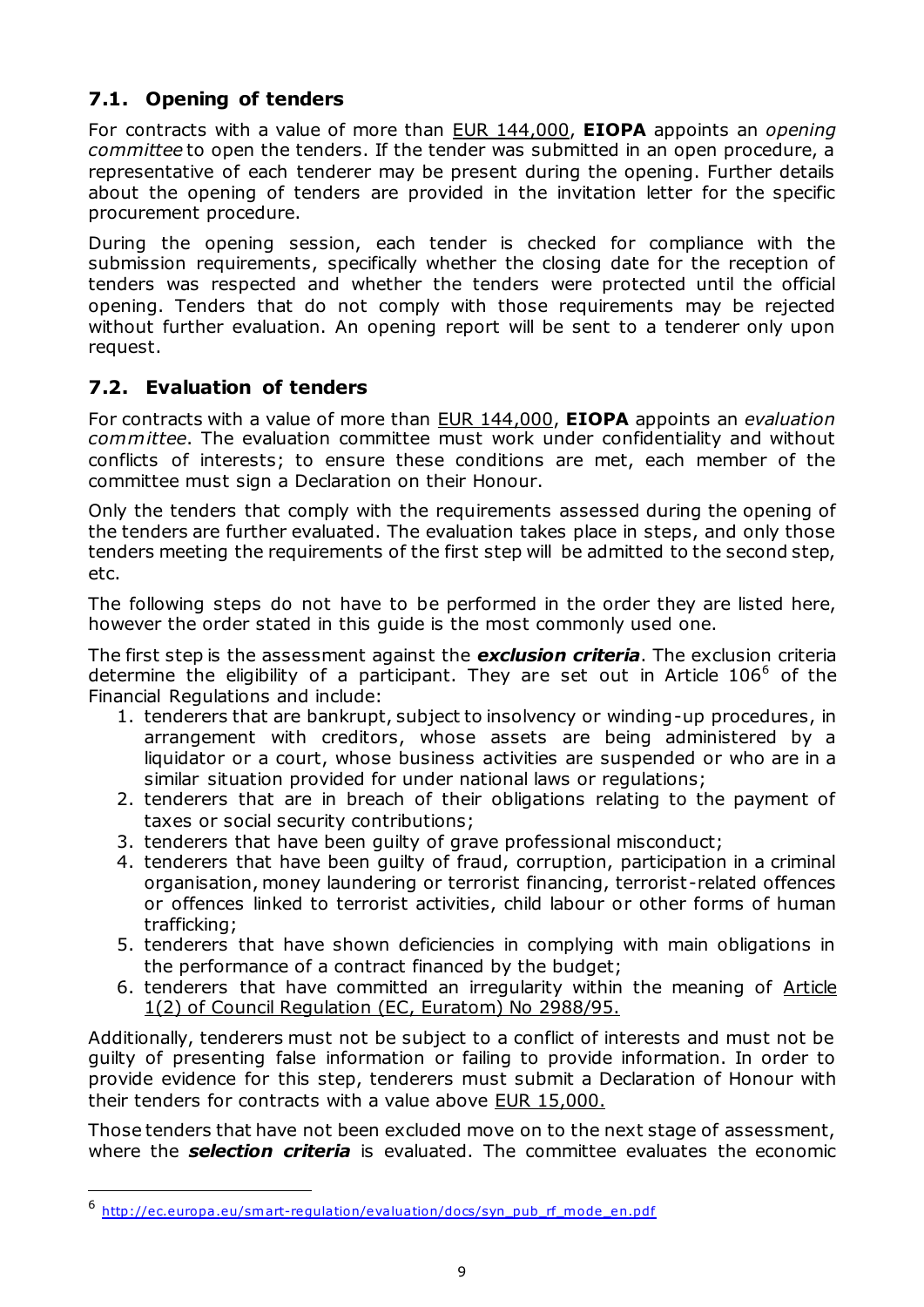and financial capacity as well as the technical and professional capacity of each tenderer. The documents necessary for this step are stated in the tender specifications and must be submitted together with the tender.

The third and final step of the evaluation is the assessment of the *award criteria*. The specific award criteria are stated in the tender specifications and no other criteria must be used during the assessment.

No matter which order is chosen during the evaluation process, each tender must meet the minimum requirements or it cannot be considered for the award of the contract and will be rejected without further evaluation.

The quality of the tender is evaluated first, as stated in the tender specifications. Each tender must meet the minimum quality requirement necessary to satisfy **EIOPA's** needs. Weightings might be assigned to each criterion, and each tender will be assigned an overall quality score at the end of the evaluation which determines whether the tender meets the minimum quality threshold.

Those tenders that meet the minimum requirements of the technical evaluation will then undergo a financial evaluation. Any tenders exceeding the maximum budget as specified in the procurement documents may be eliminated.

Finally, the tender that offers the best value for money will be identified by comparing the overall quality score to the price. Typically, the tender with the best value for money will be awarded the contract.

If the procurement documents do not state that the tender, with the best value for money will be chosen, instead the tender with the lowest price will be identified and awarded the contract, as long as all the minimum requirements are met.

The tender specifications further specify the criteria used in each of the steps and should be consulted for more details.

## <span id="page-9-0"></span>**7.3. Results**

The *authorising officer* decides to whom the contract should be awarded based on the results of the evaluation committee's proposal. Once the decision has been made, every tenderer in the procurement procedure will simultaneously receive a notification via e-mail.

A *standstill period* of at least ten calendar days counting from the dispatch of the notification letters must pass before the contract can be signed. If a contract is signed before the waiting period is over, it is considered null and void. The waiting period allows the unsuccessful tenderers the chance to request additional information.

Once the contract is signed, an *award notice* must be published to the Official Journal if the contract value exceeds the threshold; the award notice must include a summary of the procurement procedure. Contracts below the threshold must be published on **EIOPA's** website in a list of contracts concluded in the previous year whose values lay between EUR 15,000 and EUR 144,000.

# <span id="page-9-1"></span>**8. Legal Framework**

**EIOPA** is an autonomous EU Agency and therefore has its own Financial Regulation and Financial Implementing Rules.

The **European Insurance and Occupational Pensions Authority** adopted by analogy the Title V "Procurement" of the Financial Regulation applicable to the general budget of the Union and its rules of application - Regulation (EU, Euratom) No 966/2012 of the European Parliament and the Council of 25 October 2012, as